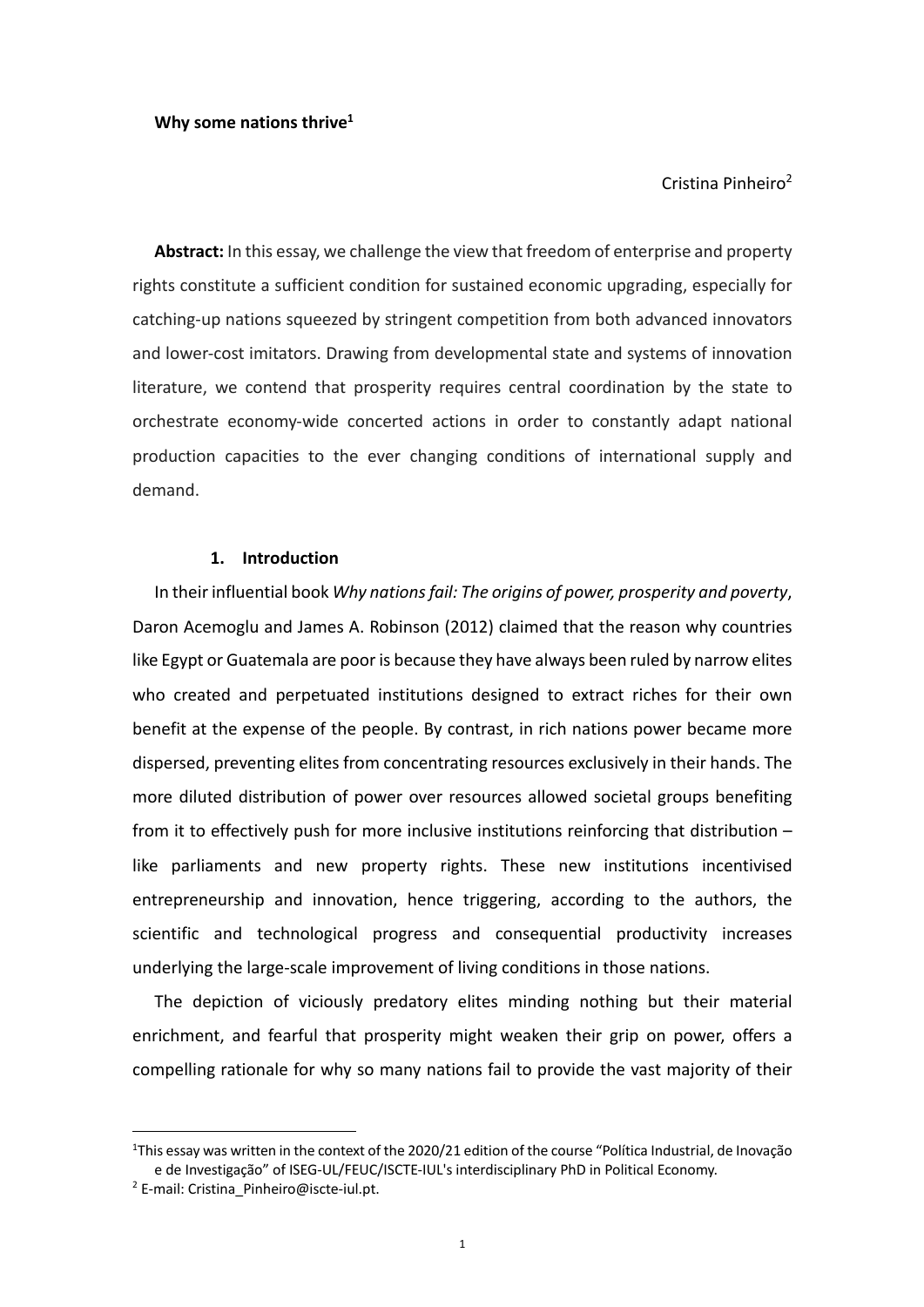citizens with the means to live comfortable, rewarding lives. However, the argument is less convincing when it comes to explaining the cases of success, in particular the extraordinary development experiences of the Asian "miracles". The reason is twofold.

First, nations with some of the most spectacular catching-up track records, like Japan, South Korea and Taiwan, did achieve relentless economic upgrading with political institutions quite far from pluralist. In fact, their social systems were marked by severely constrained parliamentarism, weak labour organisation and varying degrees of discretionary repression. For this reason, the authors had to acknowledge that sustained growth can, after all, occur under extractive political institutions; but only, they argued, when they permit increasingly more inclusive economic institutions that secure property rights and economic opportunities for a broad cross-section of society.

This exception to the general rule makes the second shortcoming more evident: it remains unclear how much economic inclusiveness is required for the virtuous circle of prosperity to "spontaneously" unfold. Acemoglu and Robinson (2012) do not elucidate to which extent resources should be redistributed away from inherently extractive elites in order to ensure sustained growth. Is it the case that the more distribution the better? Or how much concentration of property is too little/much? Should workers be granted appropriability over a higher proportion of profits? Should innovators be prevented from excessively hoarding resources obtained as a consequence of innovation itself? In short, where does the frontier lie, i.e. at which point should the actual violation of previous property rights give in to the inviolable protection of new ones?

In the next section, these issues are discussed in more detail, taking as reference the authors' comparison of North and South Korea. In section 3, we summon up evidence from developmental state literature and sectoral systems of innovation case-studies to show how the state, not private individuals nor corporations, planned and operationalised the build-up of new comparative advantages across several key sectors. In section 4, the elements of such effective state intervention are summarised. Section 5 presents a short reference to the role of political coalitions supporting the pursuit of a developmental agenda via industrial policies, and section 6 briefly outlines how external factors and geopolitics can significantly narrow the policy option set. Section 7 closes the essay with a few concluding remarks.

A disclaimer might be advisable to stress that the aim is by no means to praise any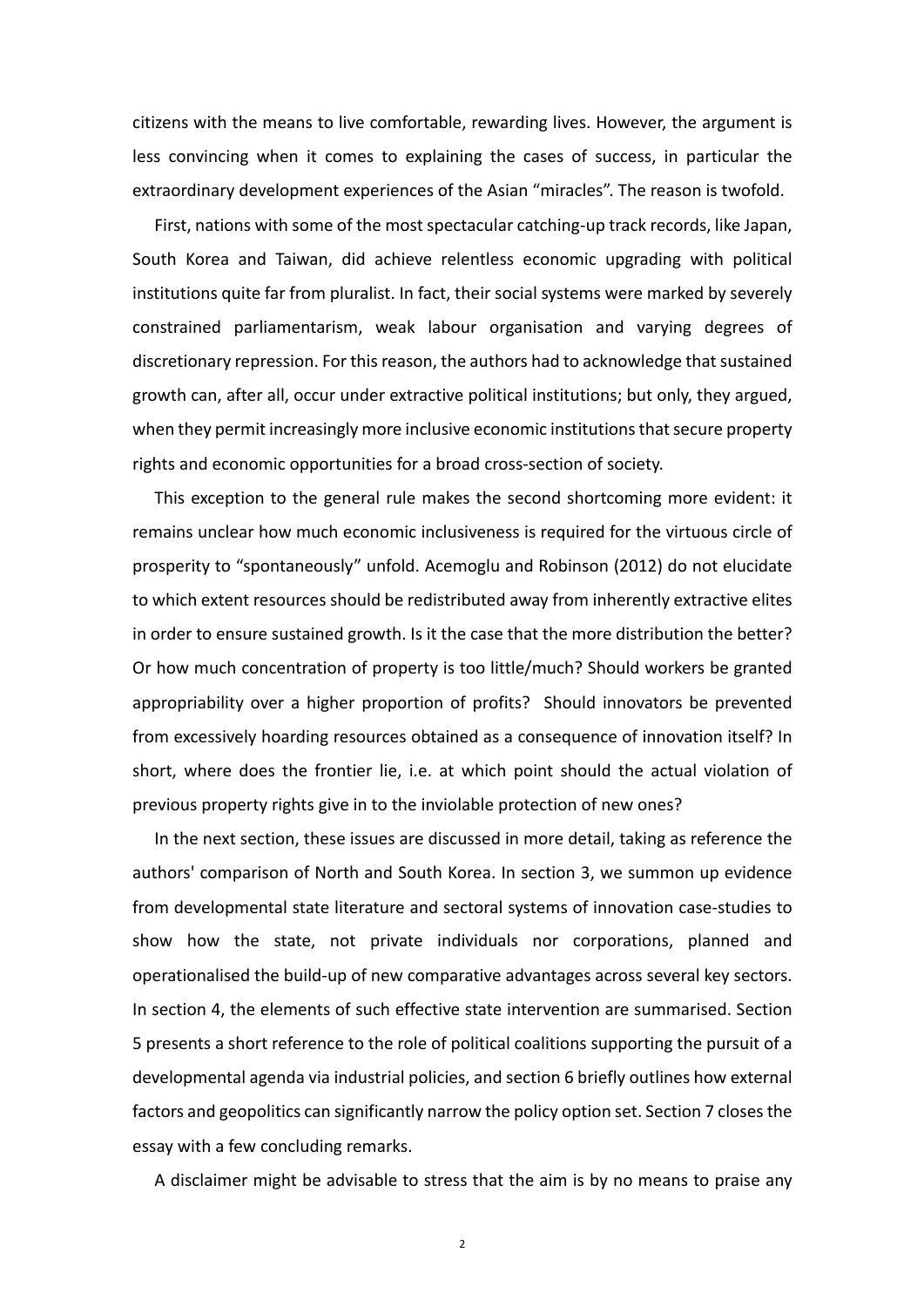form of authoritarian ruling, not even if with the purpose or effect of consistently improving the living conditions of millions of people. Nor is it to suggest that political and economic inclusiveness are irrelevant or even detrimental for the achievement of developmental goals – though admittedly the constraints imposed by electoral politics can, in some cases, complicate the pursuit of developmental agendas. The point made here is that freedom, pluralism and appropriability do not guarantee economic prosperity. Something else is required: central coordination.

#### **2. The opposite of the predatory state is the developmental state**

Acemoglu and Robinson's (2012) pessimistic take on the reasons why so many nations fail is blended with a symmetrically idyllic perspective of what drives prosperity. But the view that freedom of enterprise and property rights are what it takes for countries to prosper is hardly sustained by the harsh reality of how the first industrialisers have actually developed their productive powerhouses. It is even more inconsistent with the experience of catching-up nations, who found themselves torn between advanced innovators and lower-wage imitators.

This shortcoming is evident in the authors' comparison of the two Koreas. They state that the South did incomparably better because the leaders who ruled the nation after the war (Syngman Rhee and General Park Chung-Hee), though authoritarian, promoted a market economy based on property rights and freedom of enterprise. In their view, South Korea became prosperous due essentially to the establishment of economic institutions that 'allow and encourage participation by the great mass of people in economic activities that make best use of their talents and skills and that enable individuals to make the choices they wish' (Acemoglu and Robinson, 2012: 74). To be inclusive, such institutions should 'feature secure private property, an unbiased system of law, and a provision of public services that provides a level playing field in which people can exchange and contract' and 'permit the entry of new businesses and allow people to choose their careers' (2012: 74-75). In essence, South Korea's prosperity is attributed to wide-ranging economic liberalism (2012: 73-74):

Imagine teenagers in North and South Korea and what they expect from life. Those in the North grow up in poverty, without entrepreneurial initiative, creativity, or adequate education to prepare them for skilled work. Much of the education they receive at school is pure propaganda, meant to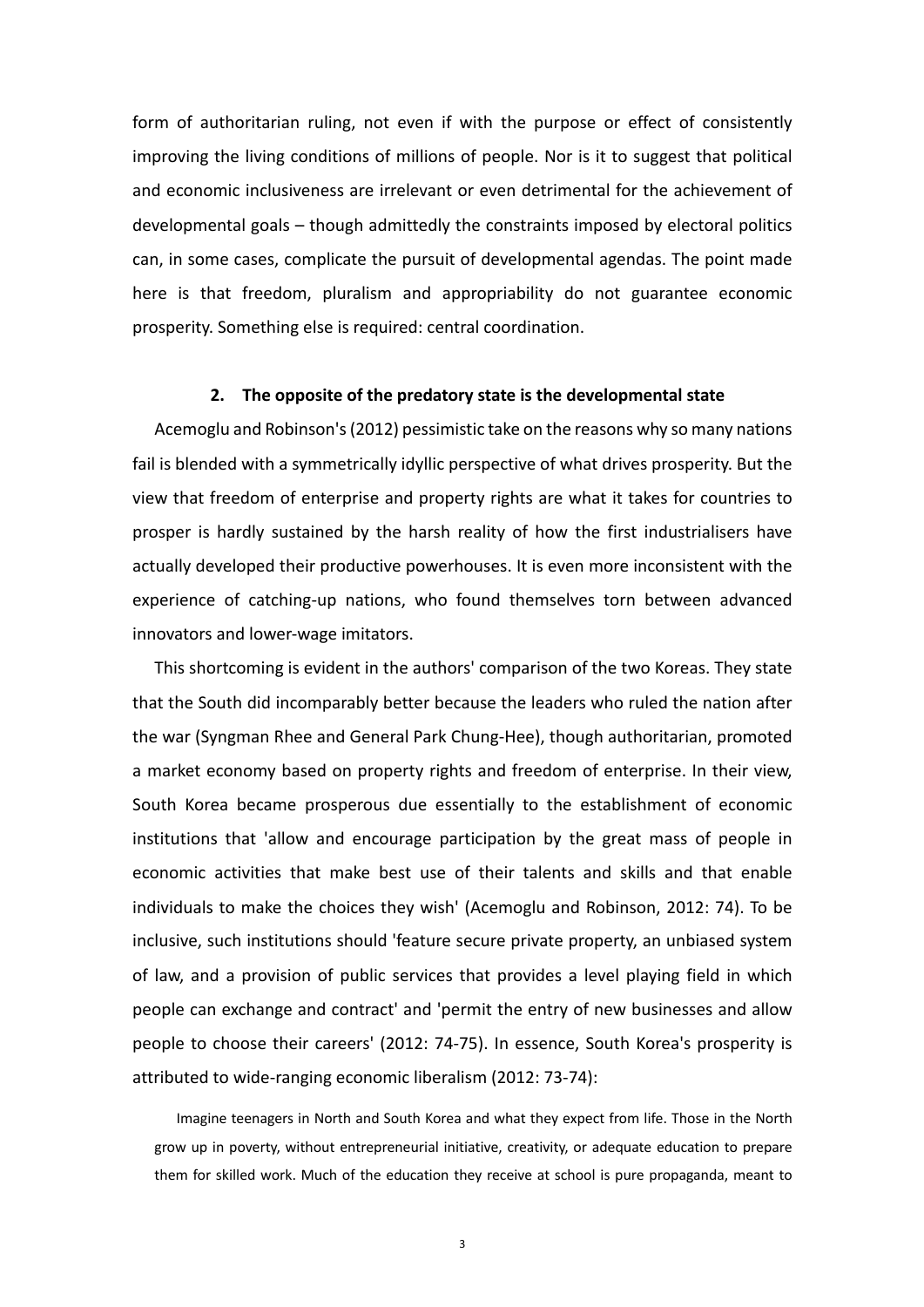shore up the legitimacy of the regime; there are few books, let alone computers. After finishing school, everyone has to go into the army for ten years. These teenagers know that they will not be able to own property, start a business, or become more prosperous . . . They also know that they will not have legal access to markets where they can use their skills or their earnings to purchase the goods they need and desire. They are even unsure about what kind of human rights they will have.

Those in the South obtain a good education, and face incentives that encourage them to exert effort and excel in their chosen vocation. South Korea is a market economy, built on private property. South Korean teenagers know that, if successful as entrepreneurs or workers, they can one day enjoy the fruits of their investments and efforts; they can improve their standard of living and buy cars, houses and health care.

In the South the state supports economic activity. So it is possible for entrepreneurs to borrow money from banks and financial markets, for foreign companies to enter into partnerships with South Korean firms, for individuals to take up mortgages to buy houses. In the South, by and large, you are free to open any business you like. In the North, you are not.

Of course, the case for declaring North Korea the ultimate example of a failed state is obvious. Precisely because of that, North Korea's failings do not tell us much about South Korea's outstanding success. The comparison between countries with blatantly extractive regimes and disastrous economic performance, on one hand, and rich ones with much more inclusive institutions, on the other hand, certainly confirms a link between economic inclusiveness and sustained growth. But to unravel this relationship, one would need to compare also similarly inclusive countries in order to understand the influence of other factors. This would require a rigorous measurement of economic inclusiveness, in the first place.

Perhaps more importantly, though, Acemoglu and Robinson's (2012) argument does not seem to take into account the evidence gathered by widely quoted scholars who delved into the development experiences of Asian nations in great depth. Their depiction of how South Korean prosperity was achieved seems to overlook accounts by Jones and Sakong (1980) and Amsden (1989), in particular, on the role of the state in actively engineering structural transformation, especially in the earlier phases of its development path. It is inconsistent with that evidence for it seems to reduce state's role in the process to essentially giving people the freedom to chose what they wanted to do.

But having the freedom to ask for a loan to implement a good investment idea does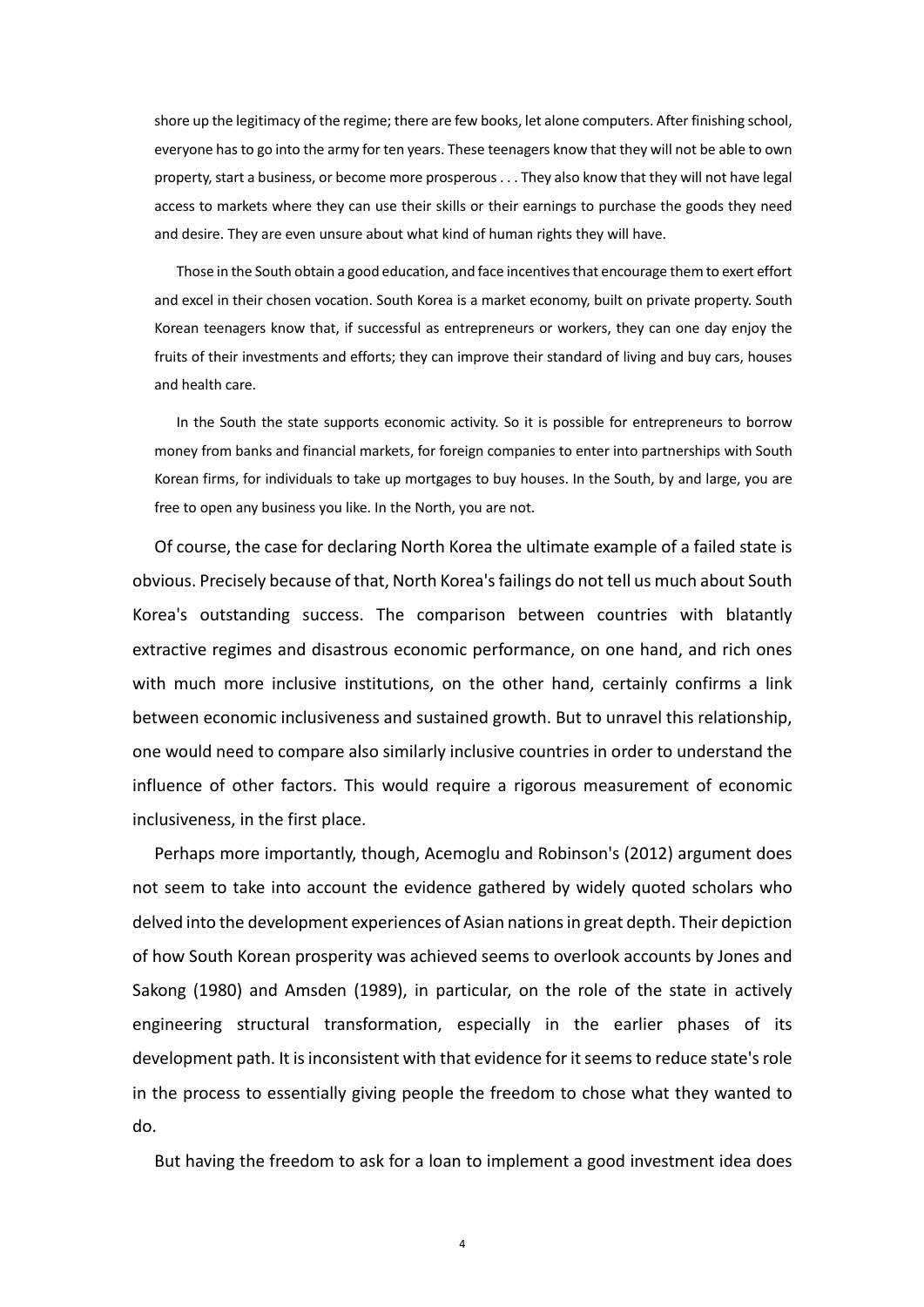not mean the bank will be willing to grant it. Being free to enter into partnerships with foreign companies does not mean domestic producers will have the capacity to form joint ventures of the kind that leads to the transfer of advanced knowledge. In general, the absence of legal and bureaucratic barriers to start any business one likes does not guarantee that most people will have the capacity to do so. Nor does it warrant that the combination of their individual initiatives will transform the country into an advanced economy able to compete internationally with technological powers.

Moreover, nowadays South Korean teenagers might know they will be materially rewarded if they become successful entrepreneurs or workers, and that is certainly a very important motivation for them to strive; but that will not help them much, nor the prosperity of the nation, if many of them do not have access to all the resources required to actually become successful.

Last but not least, while Rhee's government was indeed supportive of market economy arrangements, South Korea made little progress under his ruling. Only with Park's government did the country take-off in a blazing trajectory of economic upgrading.3 So market arrangements *per se* can hardly be praised as the main causal element behind South Korea's prosperity. Acemoglu and Robinson (2012) made one short reference to the role of Park's government intervention. Stating that 'after 1961, Park effectively threw the weight of the state behind rapid economic growth, channelling credit and subsidies to firms that were successful' (2012: 71-72), they seemingly suggested that state support targeted firms that had proven competitive. But evidence shows that Park's government intervened systematically to support both ailing and entirely new businesses (although, and these were the truly distinctive features, in sectors deemed strategic and upon the condition that firms achieve ambitious performance targets, otherwise state help would be discontinued).

In fact, the developmental state literature has widely documented that the opposite of the predatory state that cripples the economy by suppressing all incentives for

 $3$ According to Jones and Sakong (1980: 2), the discontinuity in South Korean growth rate in the early 1960s can be at least partially explained by Rhee's prioritisation of political and integrative tasks, while Park Chung-Hee put growth at the top of the regime's value hierarchy. Rhee's anti-Japanese stance retarded trade with what was otherwise a natural trading partner, and his high hopes at reunification (and the subsequent access to electric power and heavy industries located in the North) made him reluctant to develop the South as an independent economy.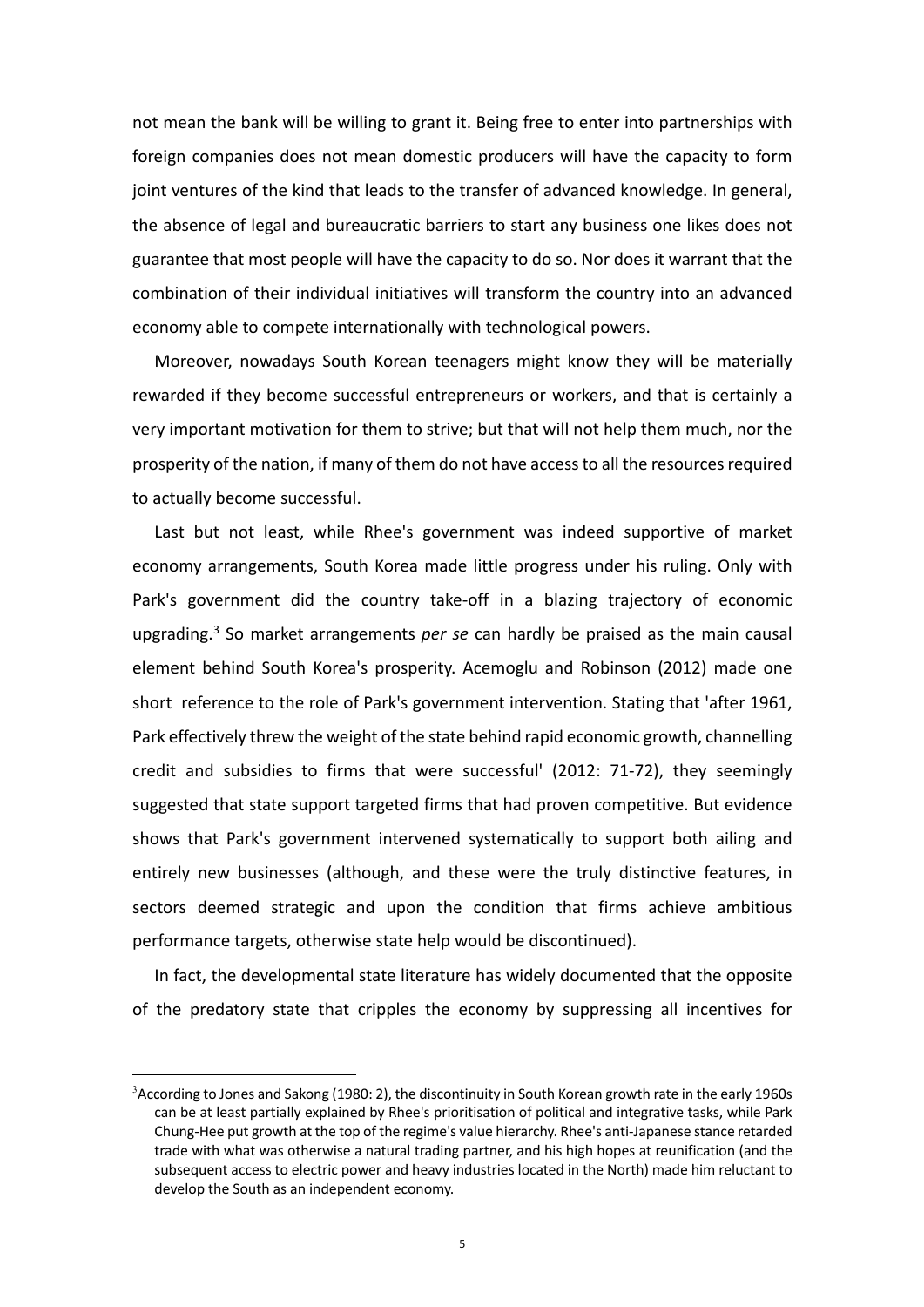individuals to work and create is not a state that provides them with (some) means to pursue their dreams, expecting the aggregate sum of their individual initiatives to spontaneously bring about prosperity. The antipode of the predatory state is the developmental state: a state that establishes discretionary incentives towards activities and technologies with higher potential to structurally boost the nation's productivity in the long-run, and steps in to organise concerted actions by several actors and even invest or produce, when required, with the intent to develop productive capacities in that direction.

## **3. Building-up comparative advantage**

When General Park's government decided to create the Pohang Iron and Steel Company, Ltd. (POSCO) in the late 1960s, the Korean steel industry was composed mostly of technologically obsolete, small-capacity furnaces. As Amsden (1989: 291-295) thoroughly described, the government had been trying to finance entry into steelmaking all throughout the decade, including a later effort with an international consortium that included the World Bank. But all efforts had failed over disagreement about scale. The World Bank held the view that an integrated steel mill was not economically feasible in South Korea. Indeed the challenges were plenty. First, the industry is highly capital-intensive and Korea lacked capital. Second, it has significant economies of scale, yet Korea's domestic market was small and the largest market in the vicinity, Japan, hosted the world's most efficient producer. Third, South Korea lacked the main raw material, iron ore, and was located far from the main suppliers. The technology was mature and, therefore, well diffused and incorporated in equipment that could be imported, but running it required complex engineering skills.

According to Amsden (1989), despite all these obstacles, South Korea's government decided to venture into steel-making, assuming entirely the risks with the creation of a state-owned enterprise for that purpose. It used financing in the form of reparations from its former coloniser, Japan, for the purchase of equipment. It also subsidised the massive supporting infrastructure facilities – roads, harbours and electricity generation. What is more, the government organised the transfer of technology. First, the Japan Group provided the engineering reports. Then, the government bought the services of an Australian company to review and evaluate those reports and to advise on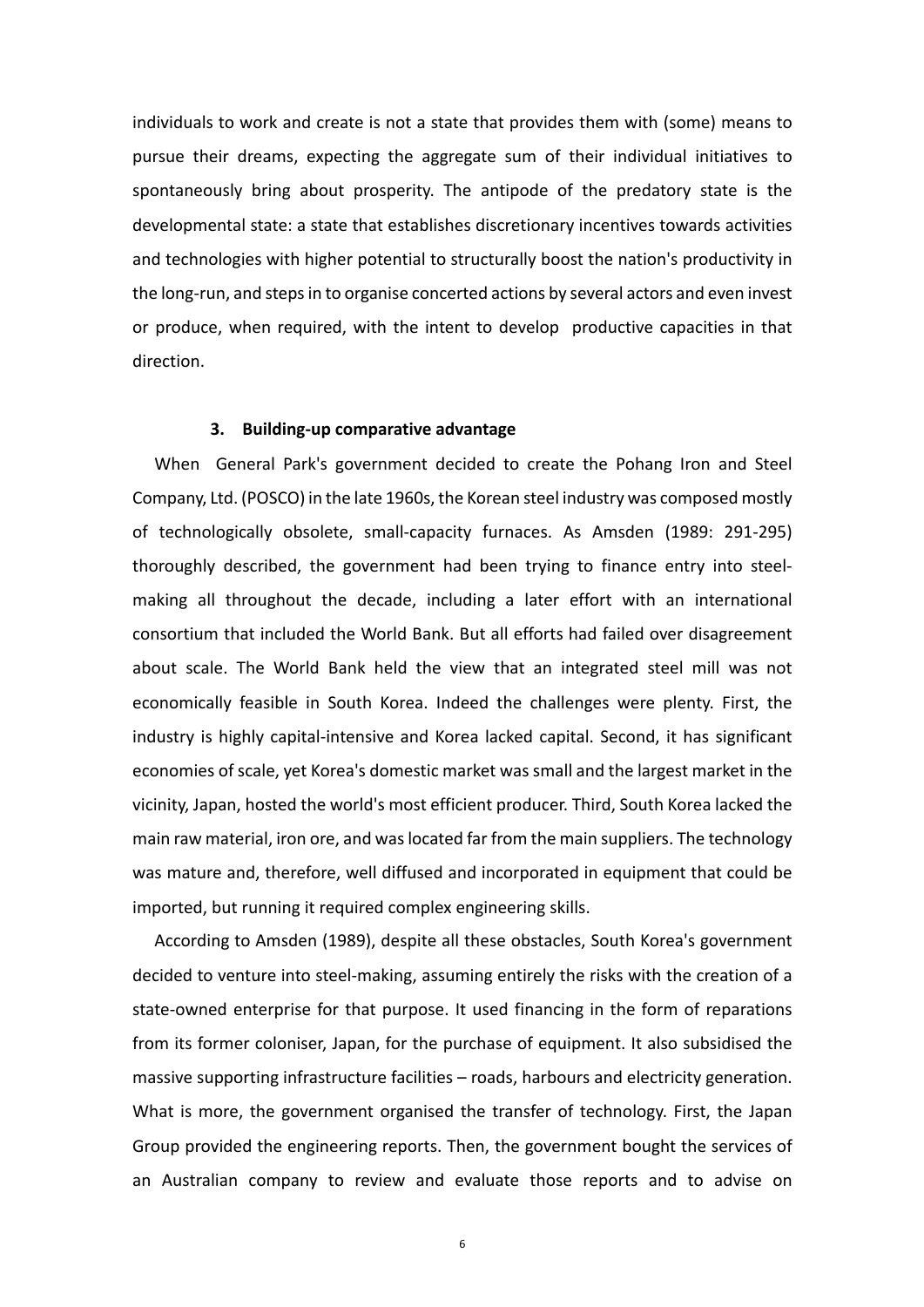procurement contracts for individual plants. Third, it hired a Korean steel specialist working in Japan to review the work of both Japanese and Australian companies. Fourth, it made sure that POSCO's engineers worked closely with the suppliers of equipment to assimilate precious tacit knowledge. Last but not least, import-substitution in steel was integrated in the Big Push programme to foster steel-consuming industries, which created a large domestic market to sustain POSCO's economies of scale.

POSCO became an emblematic case contradicting the myth of public enterprises' inefficiency. As Amsden (1989) noted, it was profitable right from the first year of production and consistently reinvested profits to constantly upgrade production processes. Less than twenty years after its creation, POSCO was exporting technology. It reached an iconic milestone in 1986, when it entered a joint venture with United States Steel to modernise a plant in California, undertaking the design and also the training of American managers and workers.

The steel industry is paradigmatic of how South Korean officials intervened to create comparative advantage nearly from scratch. But they seem to have been aware that imitation in mature industries with highly diffused technology bears an important risk. Since those industries have already exhausted their technological dynamism, they present limited chances for continued productivity increases in the future; hence, countries specialising in these activities may become stuck in low growth traps later on (Perez and Soete, 1988). So, in parallel, Korean decision-makers proceeded to set in motion the creation of comparative advantage in the emerging sectors of electronics and digital telecommunications.

According to Amsden (1989: 82-83), in the 1970s, South Korean leaders decided to create domestic capacity in higher value added processes beyond the assembly of TV sets, which had been promoted in the previous decade mostly to boost employment. Besides taking on the task of arranging foreign loans to finance domestic producers, the government established the Electronics and Telecommunications Research Institute (ETRI) and provided extensive funding and real estate for its installation. In the 1980s, it restricted imports of computers and peripherals to protect domestic catch-up. Foreign direct investment in electronics was restricted, with the exception of joint ventures which ensured the transfer of knowledge from abroad. Most of the *chaebol* – Hyundai, Daewoo, Lucky Goldstar and Samsung – formed them with government brokerage. The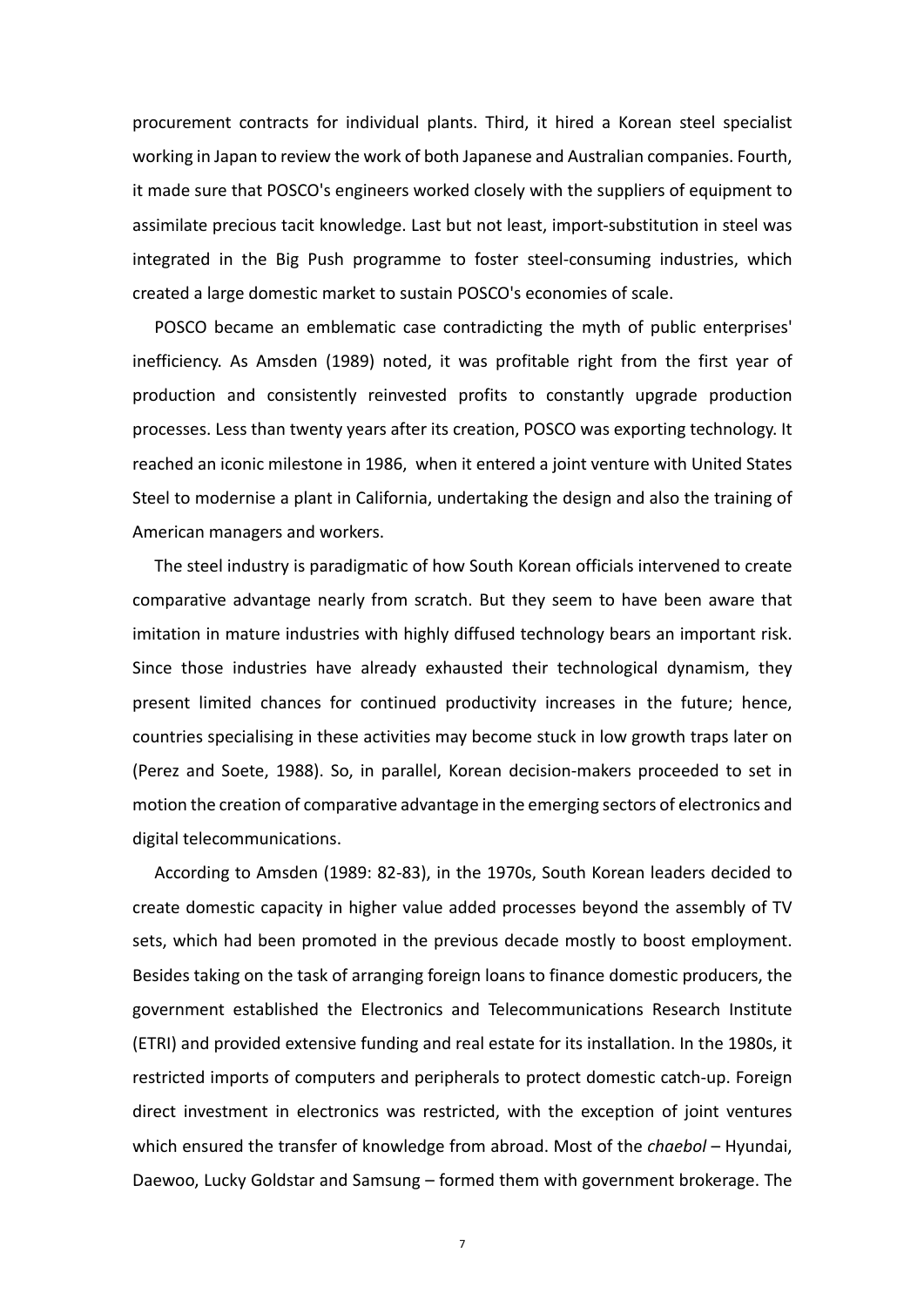production of very large-scale integrated circuits became a high-priority national project involving collaboration between the *chaebol*'s R&D labs and the ETRI. The government sponsored these collaborative projects in a variety of ways - subsidised credit, tax exemptions, lower tariffs on imports of equipment for R&D purposes, public venture capital funds to help start-ups and public procurement.

As Lee *et al.* (2012) described, also due to state initiative, South Korea leapfrogged into the production of digital switches for fixed line telecommunications without ever having produced any crossbar equipment before. The state purchased digital switching design and engineering technology from Ericsson in the early 1980s and, on that basis, ETRI eventually developed its own, superior digital switch. ETRI then transferred this technology to four firms - Goldstar Semiconductor (a joint venture between LG Electronics and AT&T), Daewoo Telecom, Dongyang Electronic & Telecom, and Samsung Semiconductor and Telecom. In exchange, these manufacturers were required to transfer a portion of their profits back to finance ETRI operations. These firms initially mass produced for rural and small city markets, where multinational corporations (MNCs) were not present. The ETRI, together with manufacturers and universities, and supported by government restrictions on imports of foreign switches plus public procurement for the telecommunications network, eventually developed a large capacity technology.

Hence, unlike Acemoglu and Robinson (2012) seemed to suggest, South Korean state intervention did not target industries that had already proved successful. According to Wade (2004), neither did the Taiwanese state. In the 1950s, the government in Taipei stepped in to help the struggling labour-intensive cotton industry become competitive (2004: 79). It resorted to price-distorting measures such as tariffs and quantitative restrictions on imports of yarn and garments, and even supplied raw cotton directly to spinning mills, advancing all working capital and buying the whole production.

Wade (2004) described in detail how the Taiwanese state also engineered the buildup of comparative advantages in new industries, which were unlikely to have emerged without governmental push. It played the crucial initiator role in the synthetic fibres industry to diversify textiles away from cotton by organising the transfer of technology from a U.S. company to a joint venture of local public and private textilers. The resulting enterprise, China Man-Made Fiber Corporation, began producing rayon in 1957. The deal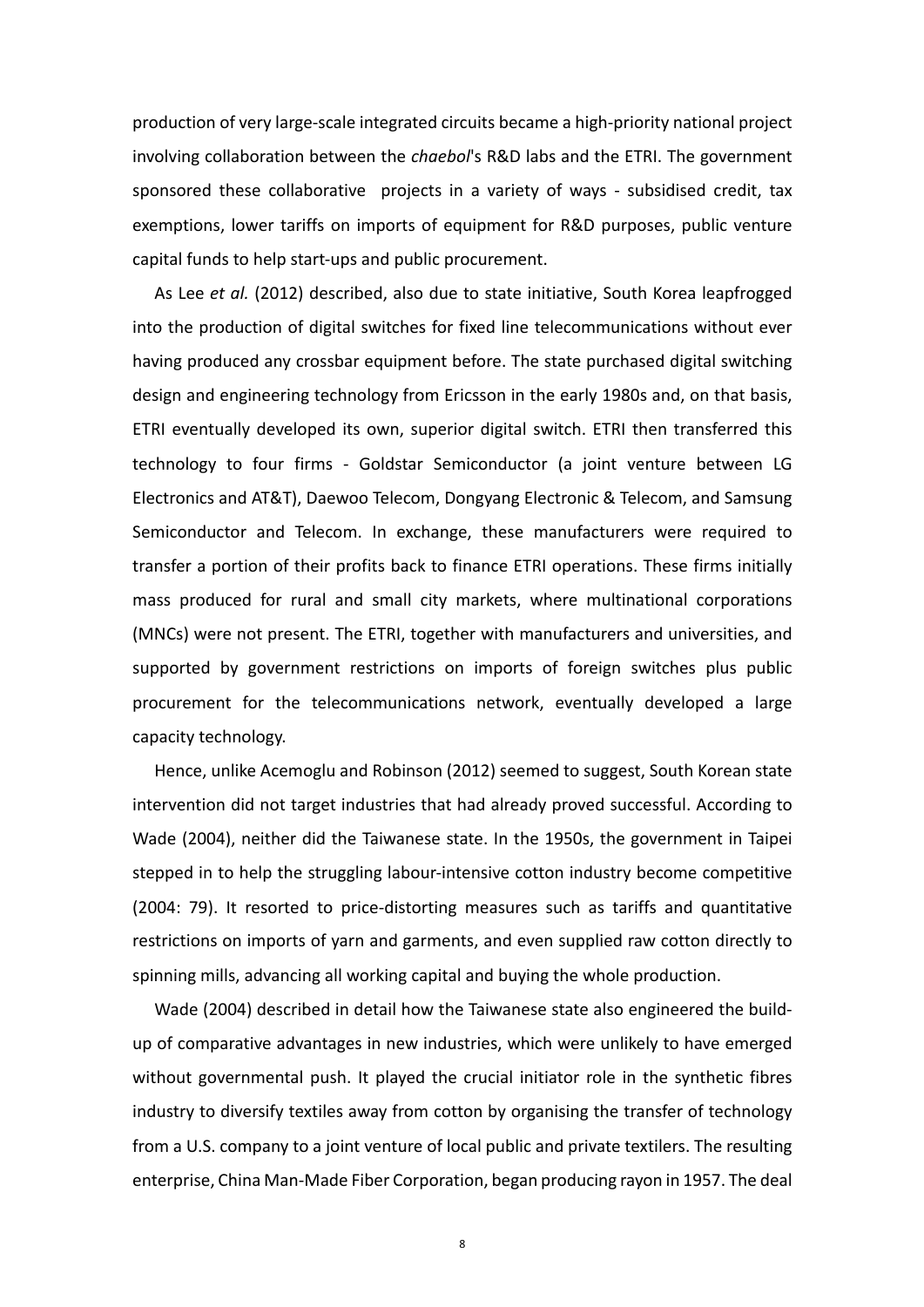set a precedent for government intervention to attract foreign providers of licenced technology and broker partnerships with local producers. A few years later, that same company, together with a state financing agency, created the United Nylon Corporation to launch the production of nylon. Several private firms followed suit. By the beginning of the 1980s, Taiwan had become the fourth biggest producer of synthetic fibres in the world.

The first PVC plant in the island was also built under government initiative, in the late 1950s. That is how the Formosa Plastics Group was born. In the steel industry, stateowned China Steel launched a large-scale integrated mill in 1974. Domestic machine toolmakers were supported by import restrictions, while receiving subsidised credit from the development bank and training and technology inputs from state-sponsored institutes.

In Taiwan as in South Korea, state initiative was key also in building comparative advantage in electronics. As Wade (2004) noted, in the 1950s-1960s, MNCs had no interest in relocating high value added processes to these countries beyond the labourintensive phases that benefited from low wages and repressed labour rights. But in the 1970s, the Taiwanese government intervened substantially to take hold of markets that Japanese firms were leaving behind as they moved to more sophisticated productions. The public Industrial Technology Research Institute (ITRI) created in 1973 became the engine of technological advancement in Taiwan. The ITRI established the Electronics Research and Service Organisation (ERSO) to develop and produce integrated circuits with the help of a foreign partner. ERSO signed a technology transfer agreement with the U.S. company RCA. As part of the deal, ITRI sent young engineers to RCA's facilities in the U.S. for training (Taiwan Today, 2010). At the same time, ITRI built the first wafer factory in the country to be run by those engineers upon return. ITRI's plant gave rise to United Microelectronics Corporation (co-held by ERSO and five private local firms) to produce application-specific integrated circuits (ASICS). Wade (2004: 104-105) contended that ERSO thought Taiwan should specialise in ASICS because they provided a source of innovation across the whole information industry, from data processing to consumer electronics and telecommunications. They also allowed to differentiate from South Korea's strategy of competing with U.S. and Japanese firms in high-volume products. But later in the decade, state officials decided Taiwan should also venture into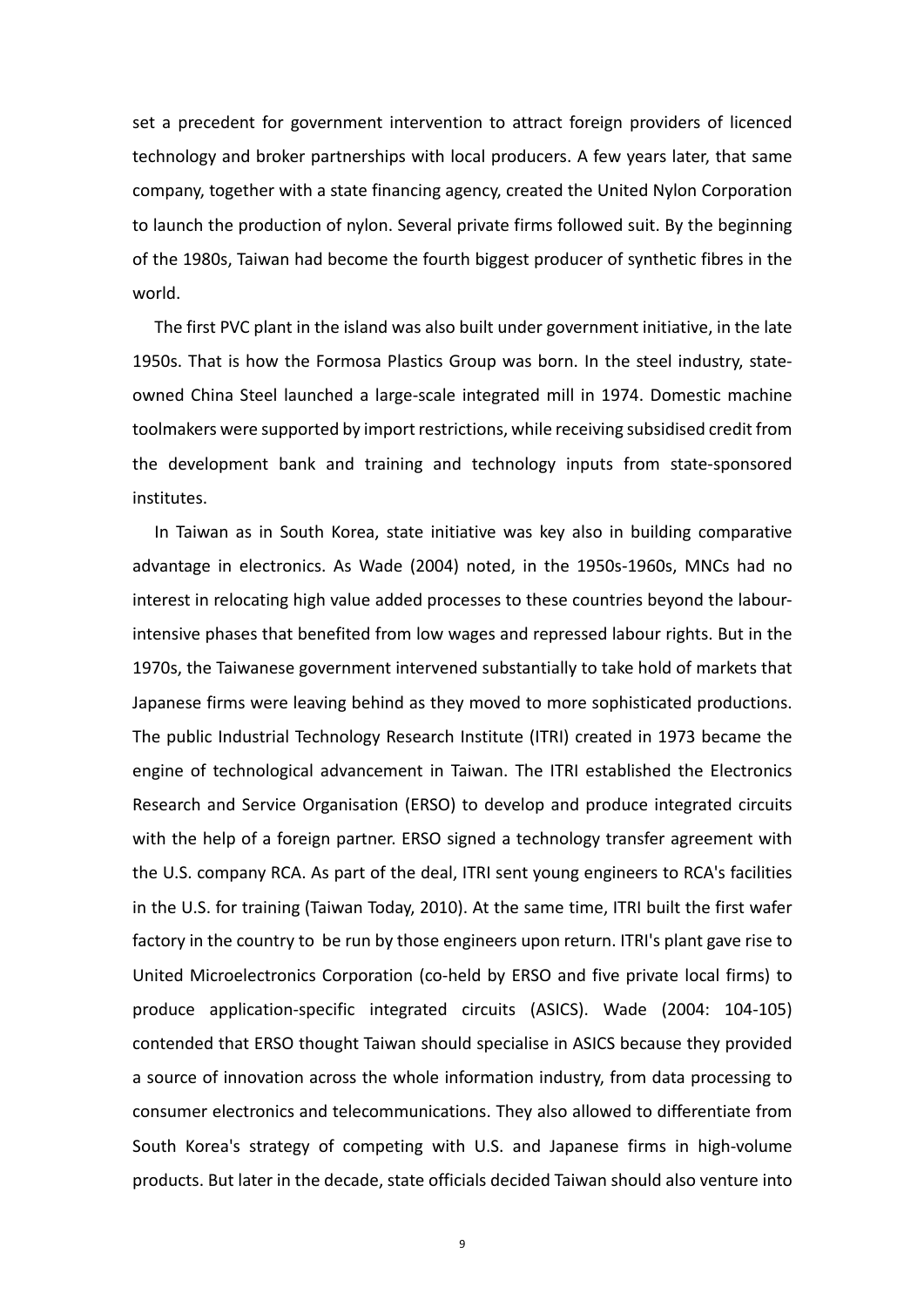the production of very large-scale integrated circuits. The government then orchestrated a collaboration between Philips and several domestic public and private producers, covering nearly half of the start-up costs. The state owned 49% of the new company emerging from this partnership in 1987 (Rasiah *et al.*, 2012: 141), Taiwan Semiconductor Manufacturing Company (TSMC). TSMC would become one of the largest exporters of semiconductors in the world.

## **3.1. Seizing windows of opportunity**

In orchestrating overall, large-scale economic upgrading, the South Korean and Taiwanese states took advantage from what Perez and Soete (1988) termed as 'windows of opportunity' created by the transition to a new techno-economic paradigm. Such opportunities arise because new technologies, though typically engineered in more advanced countries, might diffuse more quickly in less developed nations which had not invested so much capital and skills in the previous ones.

The transition to mobile telecommunications provides additional evidence of the crucial role of the state in early entry into new technologies. As Lee *et al.* (2012) described, extensive intervention by both Indian and Brazilian states had helped the development of domestic fixed line technologies in the late 1980s. In India, the state had created a public lab, C-DOT, which succeeded at developing several solutions adapted to the Indian market, in particular switches for the rural environment that could work without air-conditioning. The two service providers were state-owned, so public procurement was the main instrument used to promote local production. The Brazilian government had also created a public lab, the CPqD, which succeeded at developing a family of digital switches in the late 1980s. The technology was transferred to domestic private manufacturers who sold the equipment to the state-owned service provider, Telebras.

In the 1990s, however, the Indian state failed to support the transition to wireless communications. According to Lee *et al.* (2012), without support, local companies' R&D capacity proved insufficient to withstand competition from MNCs. In Brazil, financial troubles led the country to seek IMF assistance. With the opening up to foreign direct investment that ensued, most domestic manufacturers were either bought by MNCs or closed down. In 1998, Telebras was privatised. CPqD was privatised as well, being forced, in this way, to increasingly prioritise the pursuit of income-generating activities over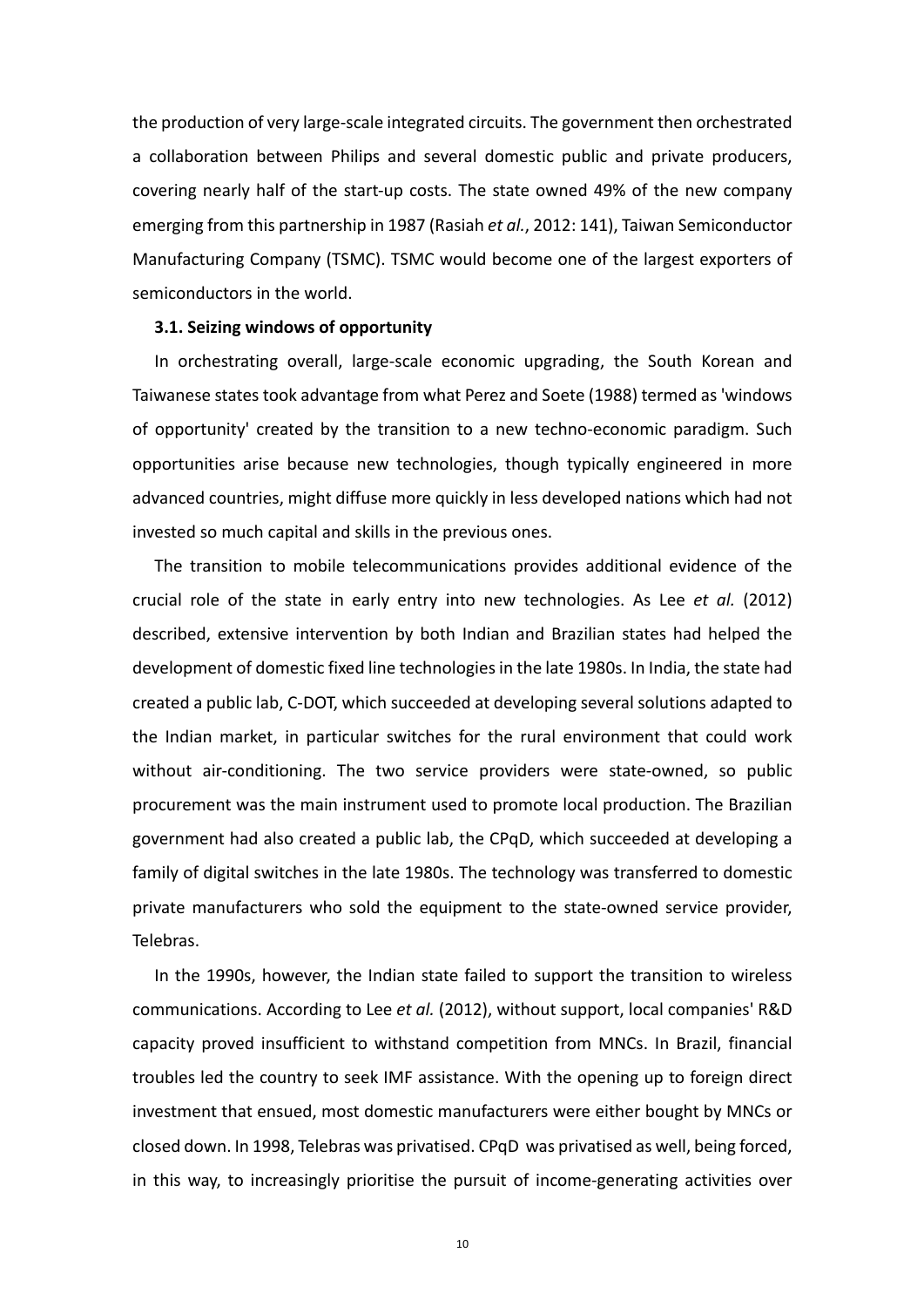developmental goals.

Both India and Brazil failed, thus, to develop any domestic capacity in the production of mobile telecommunications equipment. By contrast, as Lee *et al.* (2012) noted, in South Korea the government declared the development of cellular phone technology as a national R&D project. It fostered a deal with U.S. Qualcomm to buy the initial technology, which ETRI once more re-engineered. In the late 1990s, Samsung started producing the core ship developed by ETRI.

These cases illustrate that, given the high frequency of innovation with huge first mover advantages in the wireless telecommunications industry at the time, it was unlikely that the necessary R&D could have emerged from private initiative alone, not even from giants like the South Korean *chaebol* (Lee *et al.,* 2012). But while in South Korea the state kept 'providing coordination and protection with a strategic vision', 'no sustained state activism existed in the cases of India and Brazil' (2012: 66). This critical difference dictated the latter's failure to develop domestic competitive capacity in the emerging technology.

In a nutshell, the evidence gathered by both developmental state and sectoral systems of innovation scholarships shows that, contrarily to Acemoglu and Robinson's (2012) claim, prosperity is not the direct product of protected property rights and levelled playing fields. Instead, it requires ubiquitous and persistent state intervention to support the strengthening of productive capacities and to build-up comparative advantages in new, higher value added activities with rising demand prospects. In fact, as the Brazilian case strikingly illustrates, when less developed domestic industries were left to play in the same field as the much stronger MNCs, domestic capacity was wiped out.

### **4. Effective state entrepreneurship**

As the cases described in the previous sections show, sustained, large-scale economic upgrading requires coordination by some sort of central agent (Chang, 1994) to mobilise collective concerted efforts towards that goal. Japanese, Taiwanese and South Korean governments assumed that role. They played chief entrepreneurs for the whole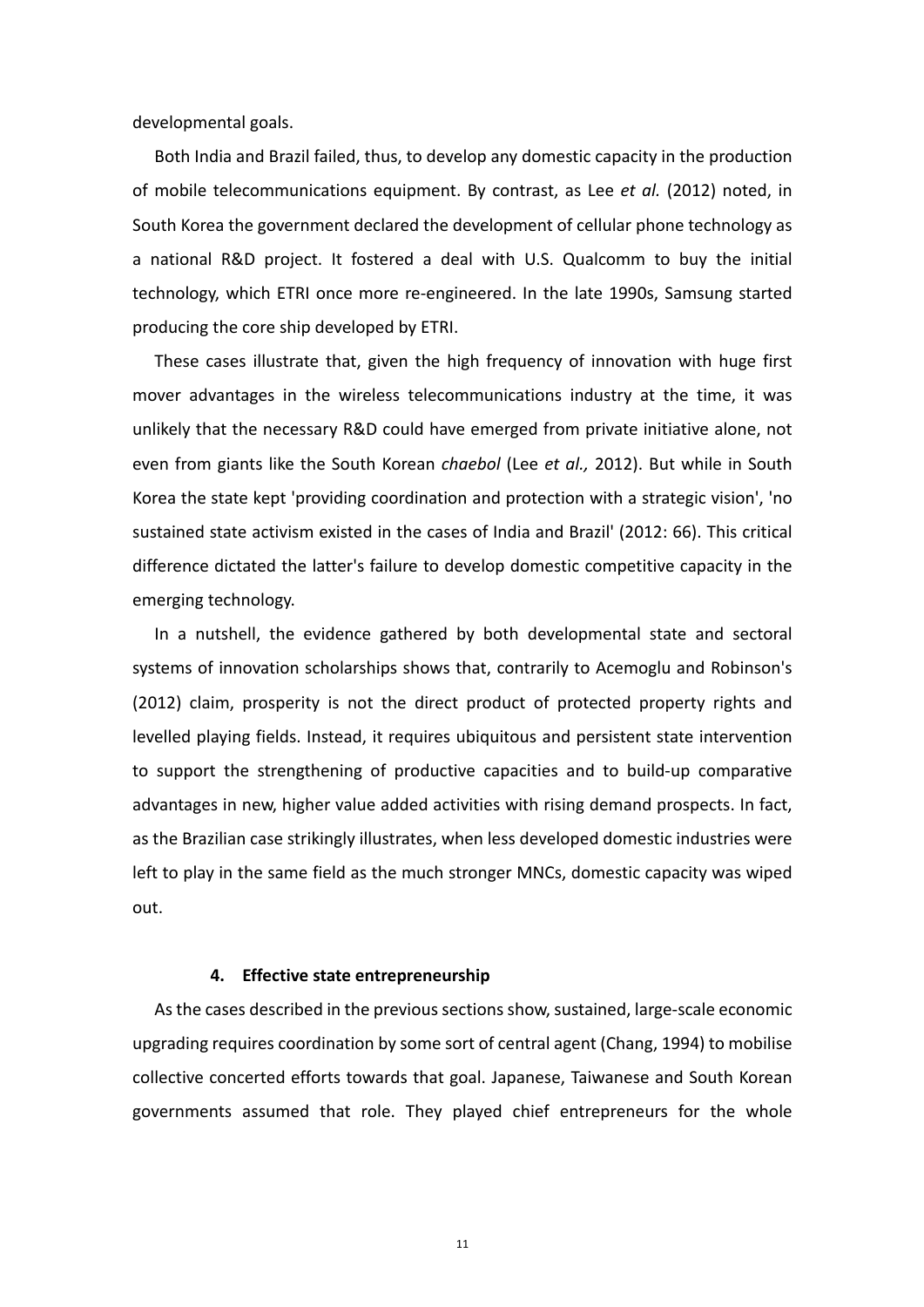economy.4 They could be described as conductors of the 'orchestra' of national producers, evoking Amsden's felicitous metaphor (Van Der Hoeven, 2008 cited in Andreoni and Chang, 2019: 147). They imparted a vision for their economies - what Wade (2004: xliii) eloquently termed 'directional thrust'.

Certainly, as Chang (1994: 299) emphasised, all entrepreneurial visions, private or public, run the risk of being wrong. But, as he also noted, that risk can be minimised via social dialogue, ensuring that state's vision is formed out of the juxtaposition of different visions coexisting in society. Park's government seemed to do well in this domain (though dialogue was restricted to business and academia – labour had no voice). As Jones and Sakong observed (1980: 65-66):

within the strictly limited realm of economic affairs, there is virtually unlimited freedom of expression and dissent. Critics may have to be careful to attribute existing shortcomings to concerned ministers rather than the President or the regime as a whole. These, however, are minor restrictions and a variety of economic opinion is not only tolerated but often heeded.

State's commitment to structural change was reflected in the remarkable coherence of these countries' policies, across policy domains and time. Andreoni and Chang (2019) emphasised the cruciality of this coherence to avoid situations in which policies could have contradicted and undermined each other.

The contrasting experiences of Brazilian and Indian pharmaceutical industries described by Ramani and Guennif (2012) illustrate the importance of policy alignment. After World War II, India sought to achieve some self-sufficiency in the production of vital drugs, in particular antibiotics. The government undertook large investments to establish state-owned enterprises, supported by high import tariffs, export subsidies and strict regulation requiring any firm wishing to expand capacity, import or export in

 $4$  This often entailed public ownership and direct management, but not always. In Taiwan, the absence of large businesses from the start made it a pragmatic necessity that the launching of new activities be often conducted by state-owned enterprises (Wade, 2004). In addition, the trauma of being undercut by particularistic private interests on the mainland, together with the fear of strengthening the power of politically hostile native islanders, led the Taiwanese government to embrace elements of Sun Yat-sen's anticapitalistic ideology (Evans, 1995 pp. 55). In Japan, the state engaged the big business groups (*zaibatsu*) that had grown since the Meiji restoration in the implementation of its structural transformation plans. When political conditions forced it to loosen its strict regulatory grip, the developmental agenda was kept on track via softer coercion practices like administrative guidance and the "descent from heaven" of retired state bureaucrats into senior management positions in private firms (Johnson, 1982). Unlike the Japanese *zaibatsu*, the Korean *chaebol* were not allowed to own banks, so financing was entirely under state's direct control (Jones and Sakong, 1980). Still, these large business groups were pivotal partners of the state in the operationalisation of South Korea's developmental agenda.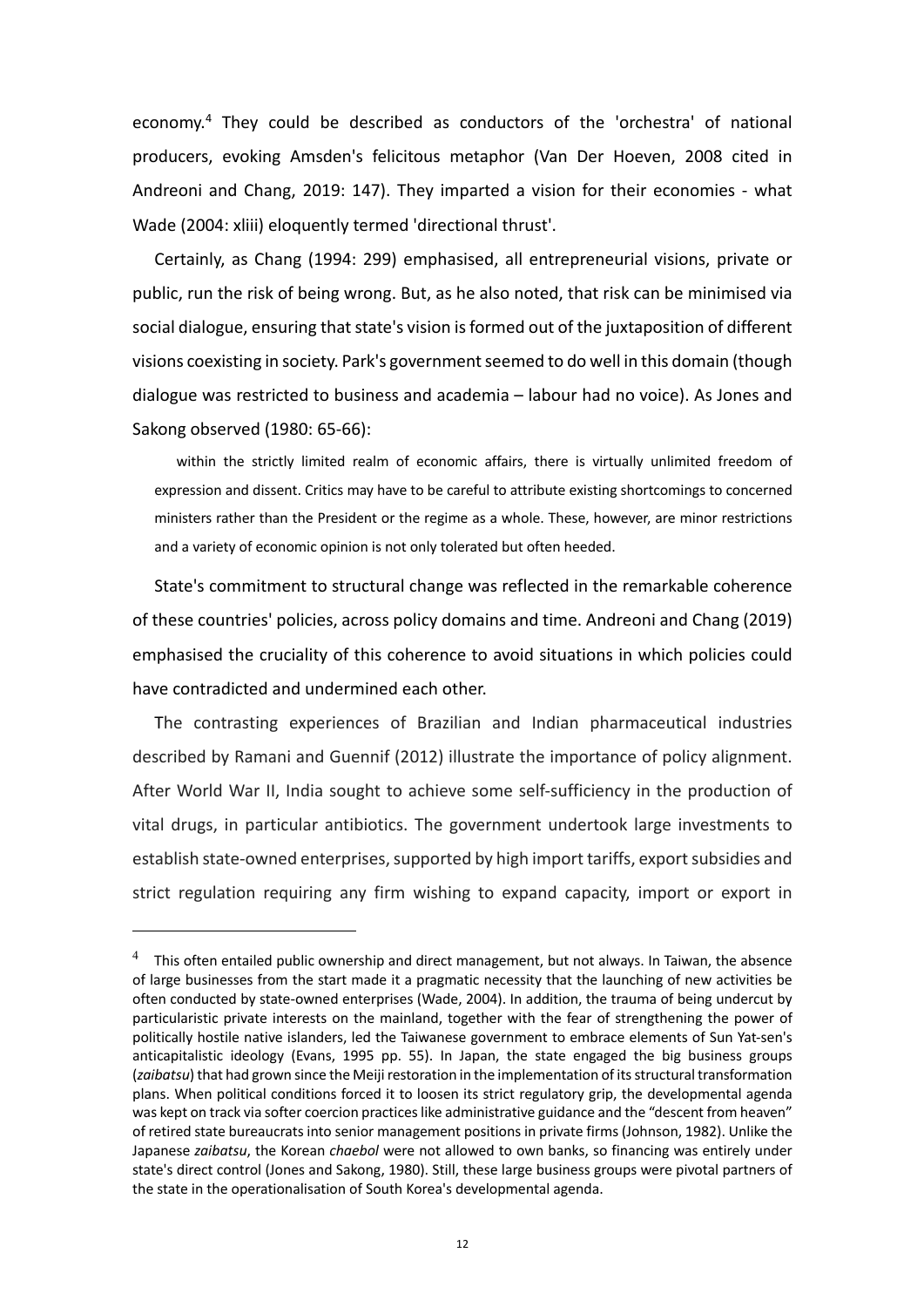pharmaceuticals to seek a licence. But twenty years of these policies did not prevent MNCs from still controlling 80% of the production. They were ineffective because India had in place a strict Intellectual Property Regime (IPR) inherited from British rule which prohibited re-engineering when nearly all patents were held by MNCs. In 1970, the government passed a new Patent Act which (together with the U.S. Hatch-Waxman Act stimulating the U.S. market for generics) boosted a spur in Indian production. India would eventually emerge as an international power in pharmaceuticals. In Brazil, by contrast, IPR was flexible from the beginning. In the 1950s, it covered only processes and re-engineering was allowed. But macroeconomic policies to attract foreign direct investment undermined the positive effects of the lose IPR regime. Many domestic producers were acquired by MNCs. As medicines remained scarce and expensive, the government felt compelled to act and decided to remove process patents as well. But the move hardly produced any results, as the severe macroeconomic crisis of the 1980s forced cuts in nodal bodies like the National Scientific and Technical Development Fund. Protectionist measures were then enacted, but proved insufficient to compensate for the shortage of funding. In the 1990s, sudden, across-the-board liberalisation in the context of IMF financial assistance brought simultaneously the reinforcement of IPR (several years ahead of what was required by WTO's TRIPS) and the reduction of import tariffs from 70% to 14%. The few local companies that existed by then exited the market on a large scale.

Brazil's inability to align policies around the developmental agenda contrasted with South Korea's ability to constantly adapt them to changing circumstances and unforeseen consequences of state's own interventions. Korean officials' effectiveness at removing bottlenecks as they unfolded along the industrialisation pathway (Andreoni and Chang, 2019) was fostered by speed and flexibility of government action. As Jones and Sakong (1980: 64) noted, '[r]apid structural change and unpredictable exogenous shocks continually produce new imbalances which outdate earlier policies and require quick adjustments if growth is to be sustained'. South Korean state intervention proved particularly adapted to this fast changing reality (1980: 63):

Rather than studying the problem to death, the government moves quickly to achieve the perceived benefits immediately and then modifies its position quickly as deleterious side effects become apparent. Flexibility thus substantially reduces the costs of speedy decision-making. .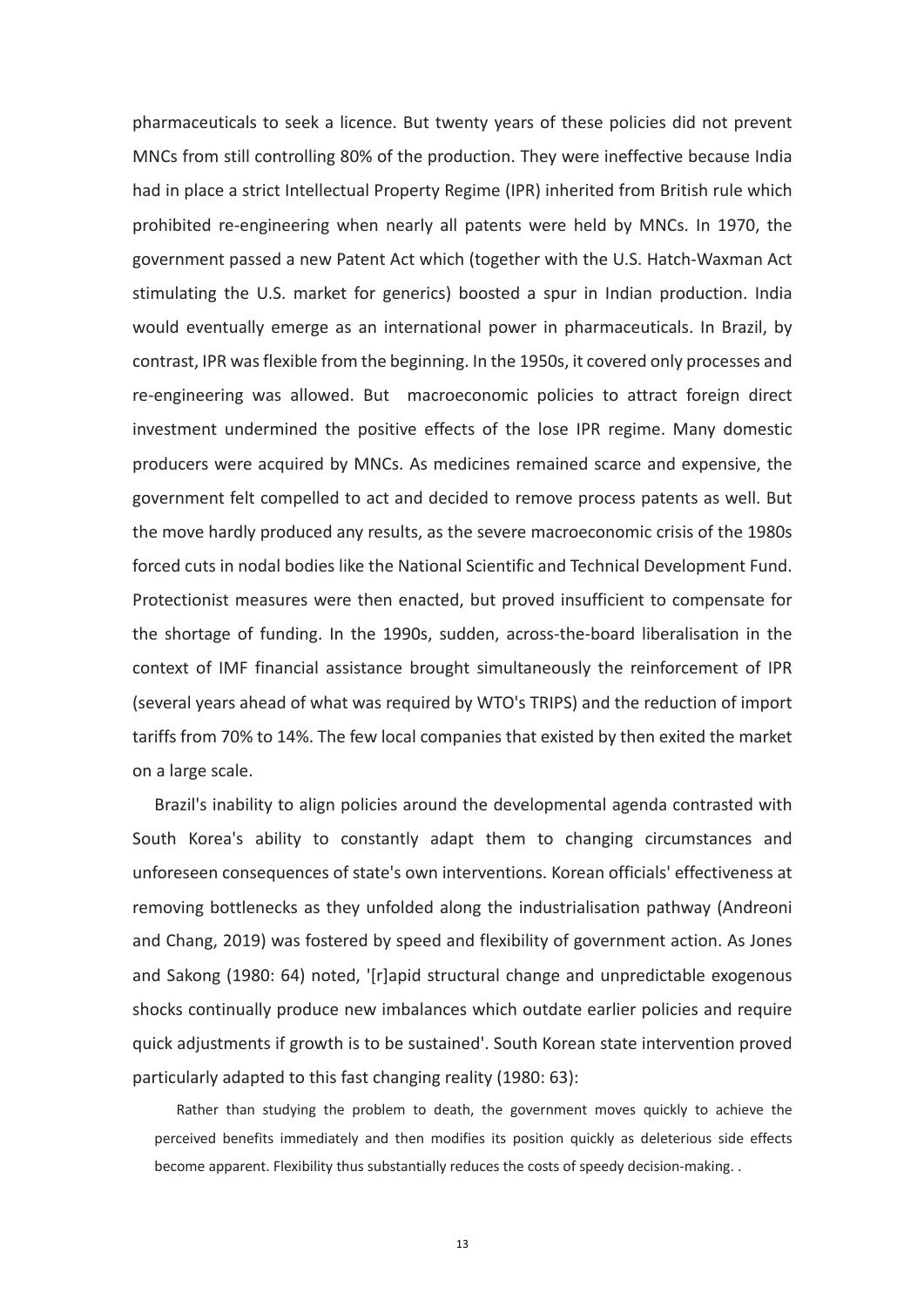Speed and flexibility were a manifestation of developmental states' pragmatism in pursuing their number one goal. This pragmatism was also reflected in their extensive toolbox: whatever seemed to work was used, from subsidised credit to tax exemptions, from tariffs and other imports restrictions to foreign exchange controls, from stateowned enterprises to partnerships with private business groups. The South Korean "miracle" was 'a pragmatic non-ideological mixture of market and non-market forces. Where the market works, fine; where it doesn't, the government shows no hesitation in intervening by means that range from a friendly phone call to public ownership' (Jones and Sakong, 1980: 3).

### **5. Building political support for the prioritisation of industrial policy**

Shortly after General Park Chung-Hee took power in a military coup in May 1961, most of South Korea's leading businessmen were arrested under the accusation of having taken advantage of their positions and connections with civil servants, politicians and government officials, to illicitly accumulate wealth. Threatened with confiscation of their assets (so long for the protection of property rights), they were released shortly after, upon the condition that they would build new industrial factories following government guidance.

As Jones and Sakong (1980: 282) pointed out, the incident reflected the combination of South Korean government's commitment to the development of productive capacities and its belief that 'entrepreneurs were an essential scarce commodity to be utilized in pursuit of that goal'. A pattern was then initiated whereby substantial state assistance was provided to businessmen who committed to launching new manufacturing and export activities, and proved successful at making them competitive.

But public-private partnerships did not merely serve an instrumental purpose. Engaging the wealthiest businessmen in the process of structural change by offering them opportunities for extensive profit was also a way to win their political support. Likewise, economic development itself was also a means to ensure the acquiescence of the masses and appease often intense social conflict. Of course, both businessmen and workers grew more powerful in the process (though disproportionately), creating additional downstream political challenges. But the fear of consequently losing their grip on power further down the line did not discourage ruling elites from stimulating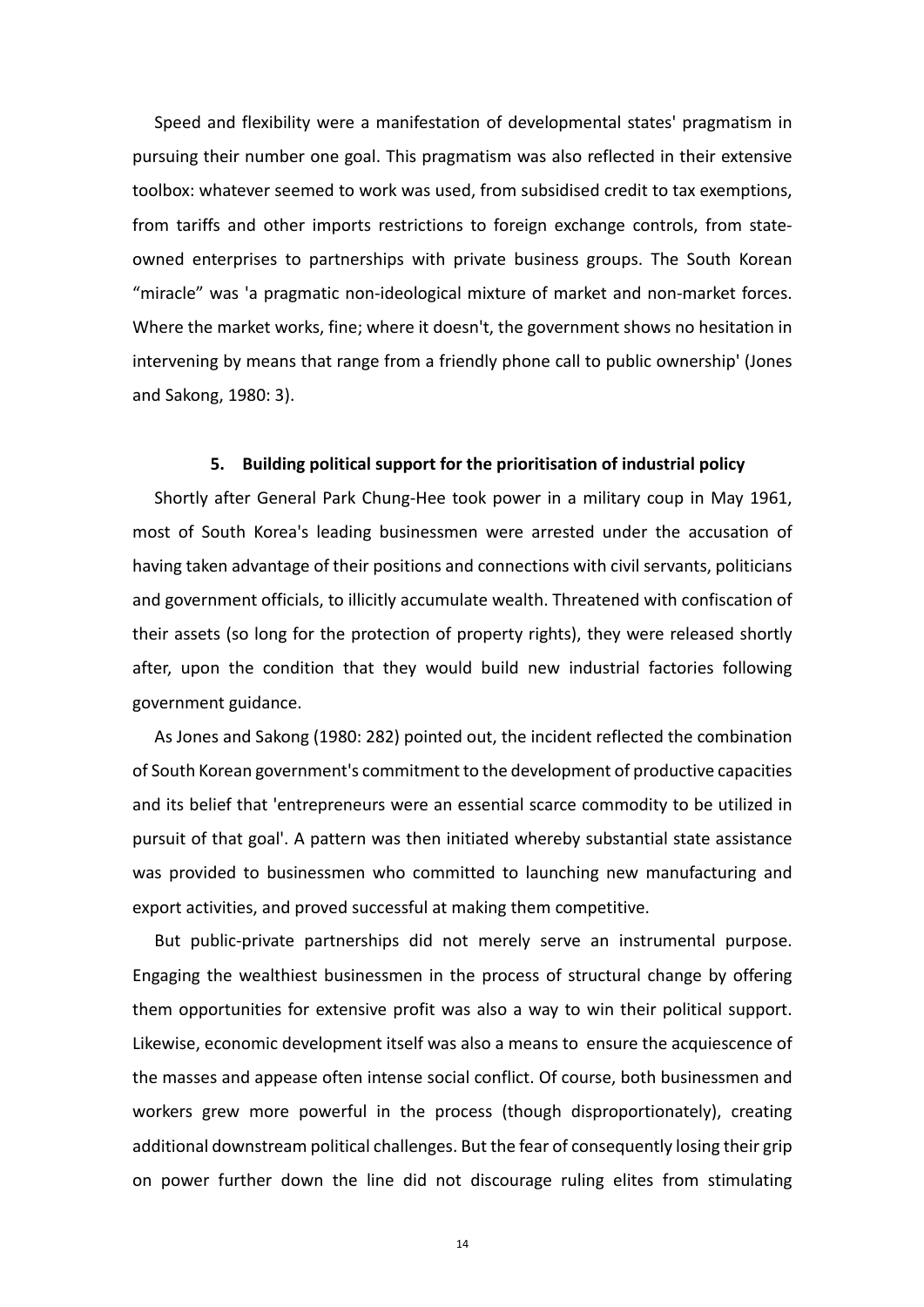prosperity.

#### **6. External forces, institutional lock-in and policy space**

The aim of this essay is to point out the key role of central coordination by the state in actively promoting the structural transformation of the economy towards higher productivity activities, thus challenging the view that property rights and freedom of enterprise are all it takes to achieve prosperity. But it should be noted that even if political leaders are truly committed to a developmental agenda, they may not have enough policy space to effectively implement it. In particular, they may be constrained by external pressures from more powerful nations and bilateral and multilateral agreements that limit their policy toolbox (for instance, many of the instruments used by the Northeast Asian nations, such as reverse-engineering and local content requirements, were later banned by the WTO). Such accords might have been imposed upon (for instance, in exchange for financial aid) or wholeheartedly endorsed by their predecessors. And they may have been designed in a way to make them as close as possible to irrevocable.

Additionally, as Rodrik (2000: 182) has pointed out, when national economies become tightly intertwined, 'politics have to be exercised over a much narrower domain':

In such a world, the shrinkage of politics would get reflected in the insulation of economic policymaking bodies (central banks, fiscal authorities, and so on) from political participation and debate, the disappearance (or privatization) of social insurance, and the replacement of developmental goals with the need to maintain market confidence.

Thomas Friedman (1999, as cited in Rodrik, 2000: 182) elaborated on this narrowing of policy choices as economic integration compels political leaders to put on the 'Golden Straitiacket' of policies aimed at attracting trade and capital inflows:<sup>5</sup>

That is why it is increasingly difficult these days to find any real differences between ruling and opposition parties in those countries that have put on the Golden Straitjacket. Once your country puts on the Golden Straitjacket, its political choices get reduced to Pepsi or Coke—to slight nuances of tastes, slight nuances of policy, slight alterations in design to account for local traditions, some loosening here or there, but never any major deviation from the core golden rules.

<sup>5</sup> Rodrik (2000: 182) summarises: 'tight money, small government, low taxes, flexible labor legislation, deregulation, privatization, and openness all around'.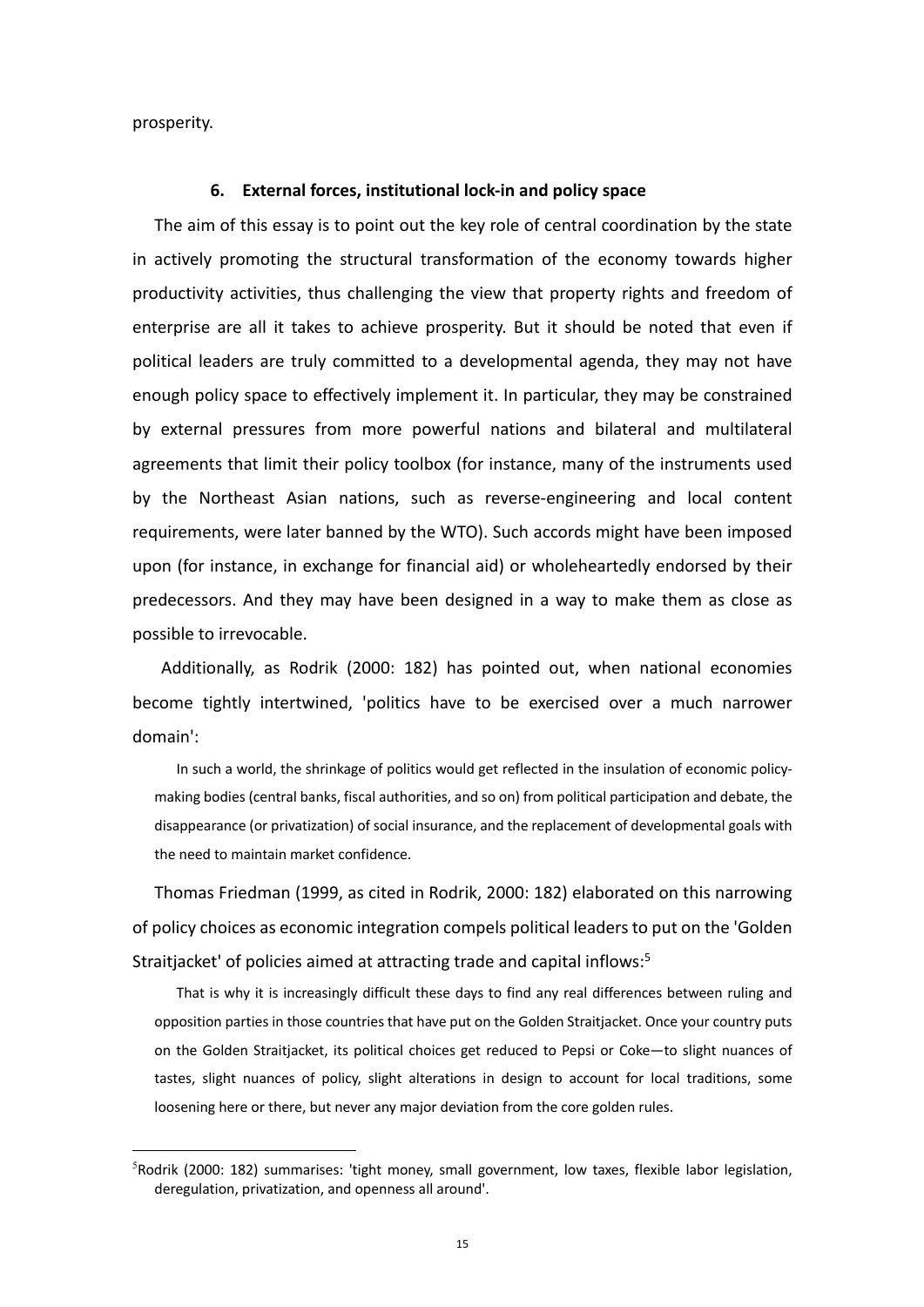#### **7. Concluding remarks**

Secured property rights (if adequately distributed), freedom of enterprise and good education increase people's ability to create, innovate and produce. But alone they can do little to countervail the crushing forces of international competition.

To climb the development ladder, catching-up nations must build-up comparative advantages in more sophisticated, knowledge-intensive productions while facing fierce competition from other economies. This requires not only the previous accumulation of some critical level of capacities and skills, but also substantial investments. Beyond risky, these investments are wrapped in extreme uncertainty, for it is quite difficult to assess *ex ante* in which new activities a country could become competitive. Firms are unlikely to venture into such uncertain projects by themselves. They may organise consortiums to operate joint ventures into new productions, if they have enough skills and access to financing. But it is unlikely that such arrangements will respond to the need to articulate all sectors of the economy, in order to adapt them to accelerating shifts in international supply and demand by seizing windows of opportunity in emerging technologies.

To engineer and orchestrate such concerted efforts at the national level, central coordination capacity is required. The task calls for a kind of chief entrepreneur to supervise the economy's production profile. The same way that firms are centrally managed by some decision-making body, the vast constellation of producers that constitute an economy must be centrally organised to some degree too. Otherwise, the economy will simply drift. In face of the treacherous forces of competition, as free and skilled as citizens might be, it would take a tremendous amount of luck for the random combination of their uncoordinated individual efforts to spontaneously produce economic upgrading.

The prolific evidence from developmental state and sectoral systems of innovation scholarships has shown that, in the few truly successful cases of catching-up, the state assumed this role, 'rejecting the current endowment of resources as arbiter of how income is to be earned in the future' (Amsden, 1989: 292), and taking the risk of deciding which new productive capacities should be developed.

Of course, it cannot be overemphasised how Herculean and rife with obstacles this task is. The fact that so few nations succeeded in this endeavour is there to prove it. A